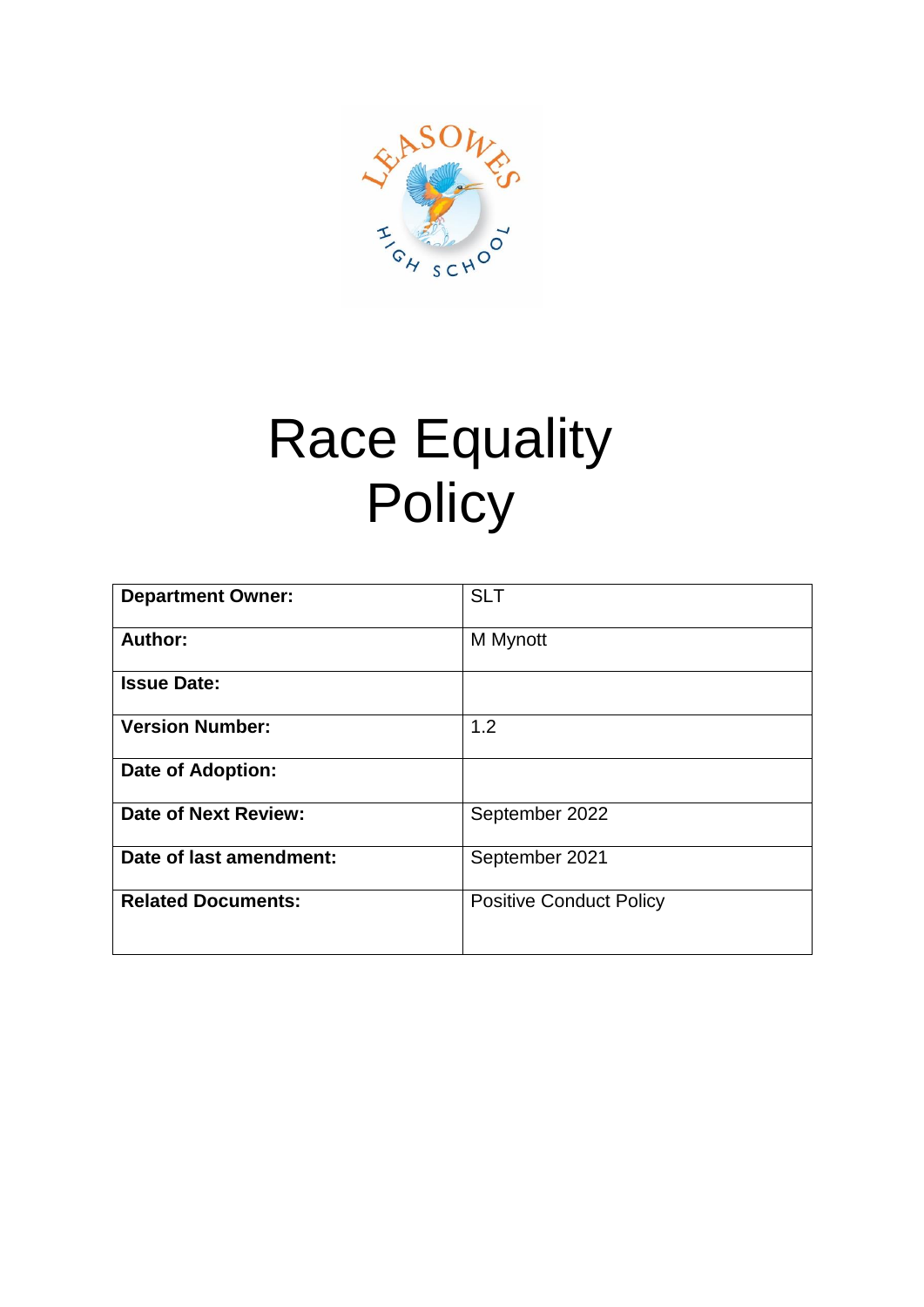## **Aims and Values**

Leasowes High School, a member of the Invictus Education Trust, endeavours to be friendly and inclusive and welcomes people from all ethnic and cultural backgrounds. It views ethnic and cultural diversity as enriching the community and society. Leasowes High School welcomes its duty of care towards students and staff so they may develop their abilities to the full and feel comfortable and valued in themselves and respected by others. We are committed to building a fully inclusive community in Dudley and across our local communities.

Leasowes High School actively opposes all forms of racism. Tackling racism is recognised as a long term process of change that requires the full commitment of the school community and involves ongoing consultation, reviewing, strategic planning and evaluation. Staff challenge racism whenever it occurs.

## **School objectives – race equality and good relations**

Leasowes High School will work with all stakeholders, students, parents, staff, the local community, the local authority, contractors and service providers to promote race equality and good race relations. We will work to ensure that students and staff understand the importance of promoting race equality for the dignity of all and the well-being of the school and the whole community.

## **Race equality – other policies**

It is essential that race equality underpins all Leasowes High School policies. The different circumstances and differing needs that may affect individuals because of their racial background will be considered to avoid the risk of bad practice and the possibility of racial discrimination through ignorance.

## **Student attainment and progress**

In response to national and local data indicating disparity between the relative performances of different racial groups the Leasowes High School seeks to minimise and eradicate this by:

- monitoring the progress of all students, including ethnic minority students, against their previous attainment and comparing this with the progress of other students in the same and other ethnic groups both locally and nationally
- investigating the reasons for any disparities in the attainment of different racial groups in school and tackling them
- working with students and parents/carers to set challenging attainment targets for all students, including ethnic minority students
- making sure that teachers have access to all relevant performance data so that they can form well-founded expectations and set appropriate targets for under achieving students
- identifying any areas of work or stages where students are not doing well, and setting targets for improvement
- providing guidance or mentoring for students, including ethnic minority students, at risk of underachieving, working in partnership with outside agencies when appropriate
- using displays, assemblies and other opportunities to provide positive images of a range of people and endeavouring to provide good role models from different racial groups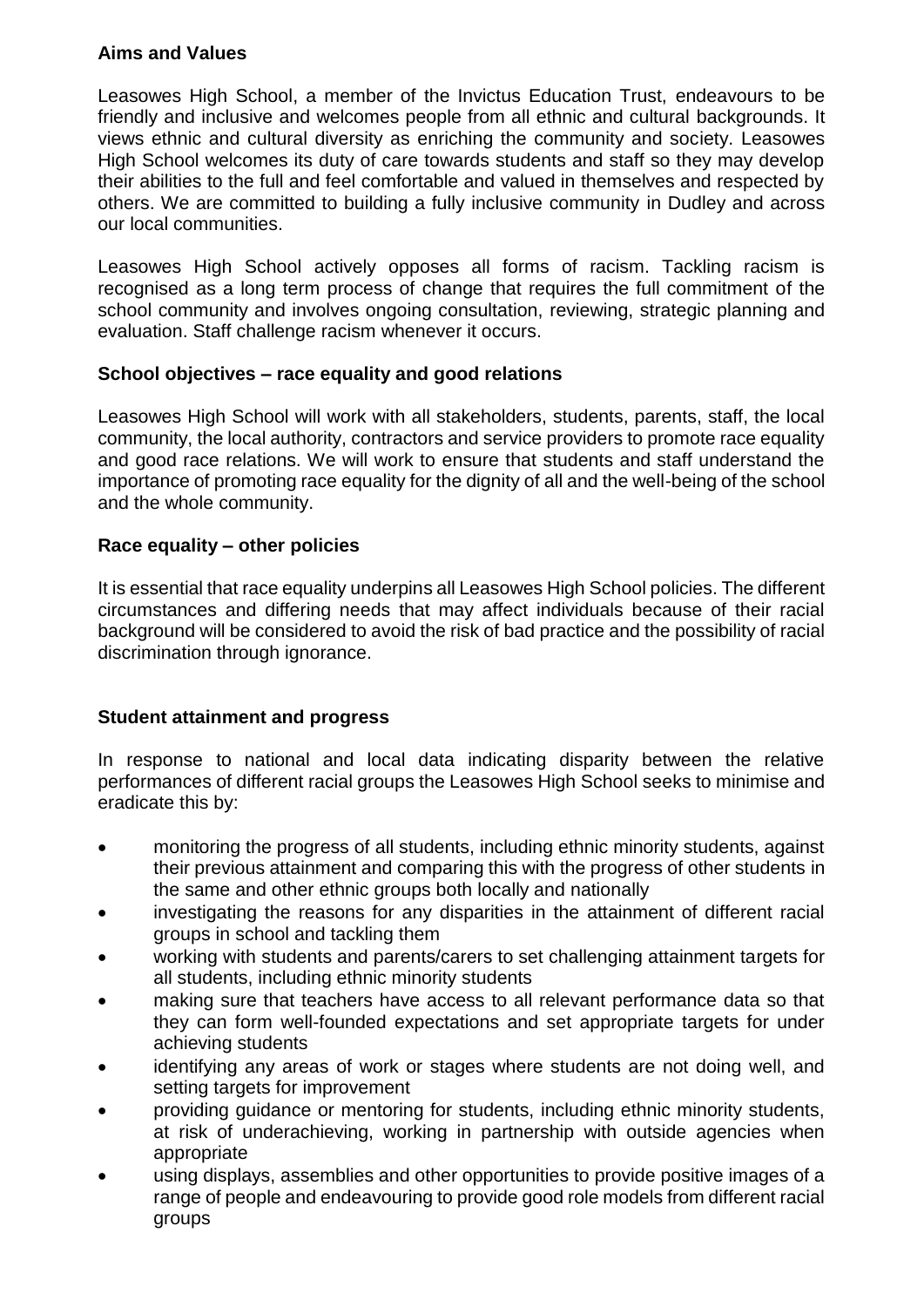• tackling stereotyping that links ethnic groups with particular occupations or lifestyles where they could undermine the desire to attain highly

# **Curriculum content**

We believe student attainment is highest when the curriculum is relevant, accessible and interesting.

This means that Leasowes High School will:

- endeavour to ensure that lessons and other activities draw on the backgrounds and experiences of all students and that they address the interests of all students including ethnic minority students and their families
- ensure that curriculum content informs students about world cultures and history and encourages understanding and respect for people of all races and cultures
- challenge prejudice and racism through curriculum content
- take active steps to ensure that resources used in all areas of the curriculum and elsewhere are inclusive and do not assume that the audience is mono-cultural
- not use curriculum materials uncritically that include racial stereotypes or undermine respect and understanding between people from diverse backgrounds
- promote positive images of ethnic minority people and celebrate their contribution to the United Kingdom and world culture
- ensure that option choices and careers guidance encourage all students, including ethnic minority students, to consider the widest range of opportunities including the full range of post-sixteen options and avoid stereotyping students career choices on the basis of their ethnic/cultural background
- take steps to ensure that ethnic minority students do not suffer racism or discrimination during any work experience and make sure that placements are given without bias
- ensure that students are equipped to identify, challenge and deal with racism, bias, prejudice and racial stereotyping
- work consistently to ensure that students understand and skills required to deal with this behaviour

# **Learning and teaching**

Staff will endeavour to use teaching styles and methods to suit the needs of all students, including those from ethnic minority groups.

They will therefore:

- ensure that staff know how to help students whose first language is not English to improve their communication skills in English
- make sure that all students have equal access to classroom and other Leasowes High School resources
- encourage students from different ethnic groups to work together, and take positive action to engender mutual respect and trust.
- where necessary use classroom observations to monitor relations between different ethnic groups and address any tensions or problems
- check all internal assessment tasks for cultural bias prior to use
- use assessment results to ascertain any specific learning, resource or support needs for students including ethnic minority students
- endeavour to identify any bias found in teacher assessments or reporting processes.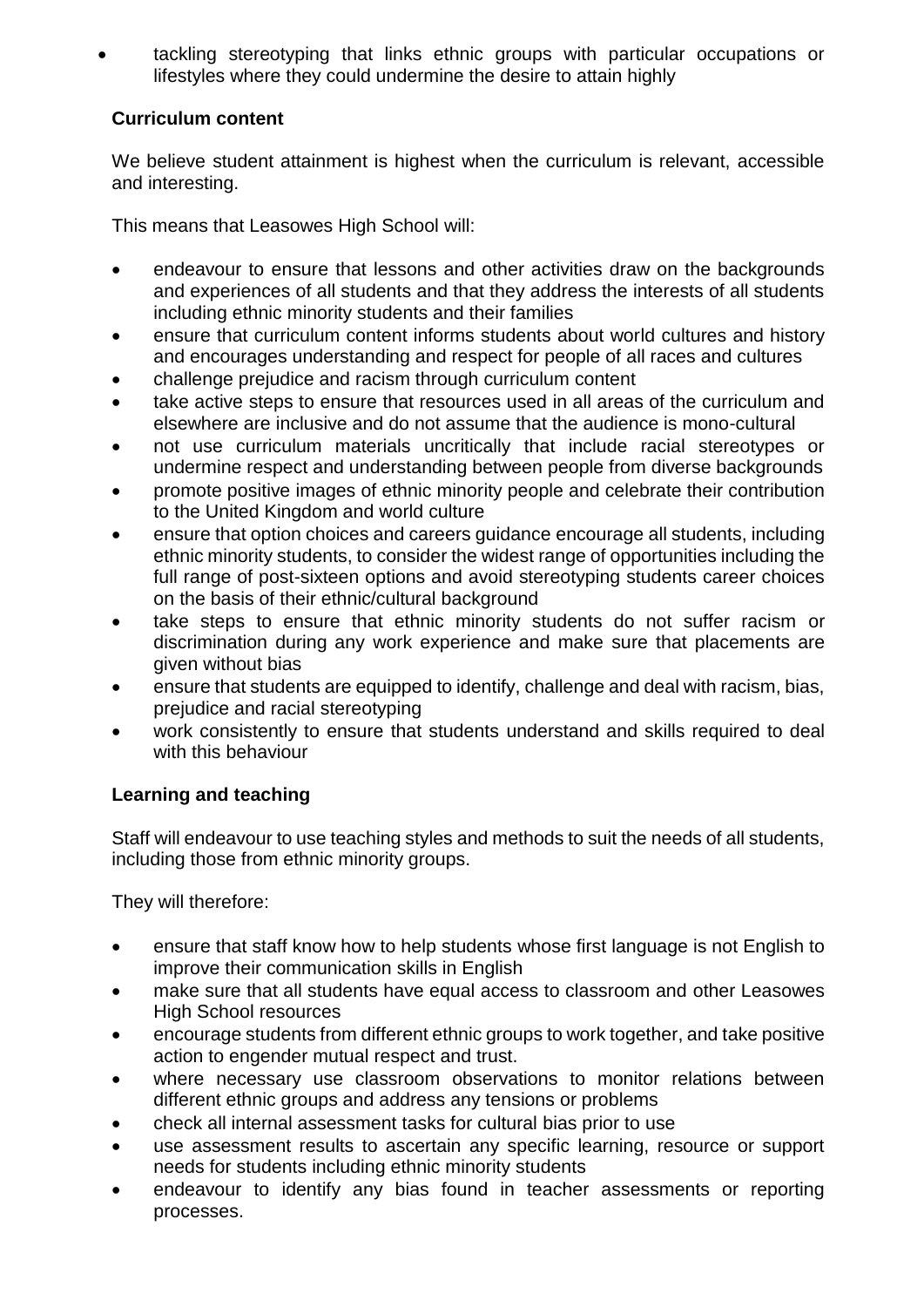## **Pastoral care**

Leasowes High School values the contribution made to the community by all students from all ethnic backgrounds and wants them all to feel safe, valued, included and at peace in the school environment.

Leasowes High School will, therefore:

- foster cultural awareness and mutual understanding and respect between students from all ethnic backgrounds
- expect all students to play their part in creating and sustaining a positive atmosphere of mutual respect, understanding and cooperation between students from all ethnic backgrounds
- ensure that all staff understand the culture and needs of all including ethnic minority students, their families and their communities
- expect all staff to help foster a positive atmosphere of mutual respect and trust among students from all ethnic groups
- ensure that staff have the necessary training on how to implement this policy and how to challenge racism, discrimination and racial stereotyping effectively
- gather feedback from all students, parents, staff and local communities including ethnic minority communities to identify any obstacles that prevent them from making the most of the opportunities provided by the school and take the actions necessary to remove them
- take into account students' dietary needs in the provision of canteen foods and in the planning of offsite educational activities
- ensure that the school dress policy takes account of the religious and cultural needs of all groups of students
- make sure, wherever possible, that displays of work and assemblies reflect the ethnic make up of the school community, promote cultural diversity and support increased understanding of the wider world
- consider students' cultural and religious backgrounds and experiences to improve the inclusiveness of extra-curricular activities and use extra-curricular activities to promote cultural awareness, understanding and community cohesion
- monitor the participation of students from different ethnic groups in extra-curricular activities and consult and involve students in modifying or adding activities if there are found to be deficiencies in the provision
- where appropriate, use older students including ethnic minority students as role models and mentors for younger students
- remove racist graffiti at the earliest opportunity and take appropriate action against perpetrators if known
- ensure all staff are aware of, and use local authority guidance for reporting and recording racist incidents and complaints
- monitor staff effectiveness in dealing with racist incidents, racial harassment, prejudice and stereotyping
- provide full support for victims of racist incidents, harassment and bullying ensuring responses to all reported incidents involve senior staff and staff with specialist knowledge in the area of race equality

# **Student attendance, behaviour discipline and exclusion**

Leasowes High School endeavours to make sure students from all ethnic backgrounds attend regularly and conduct themselves responsibly. Where they do not, the school aims to ensure that its disciplinary procedures are applied fairly and consistently, with understanding and sensitivity to students from all ethnic backgrounds.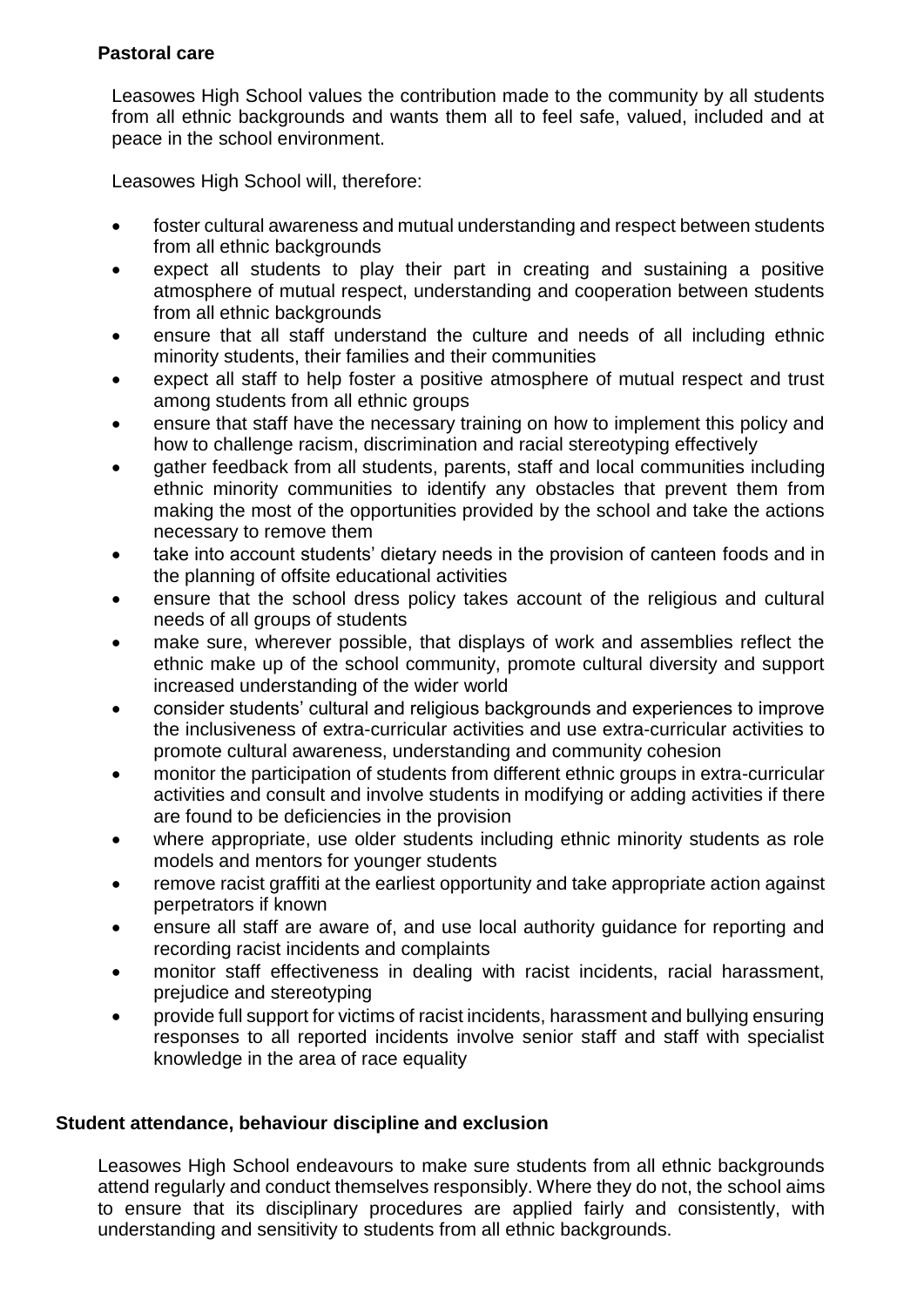Leasowes High School will, therefore where necessary:

- monitor attendance and absence rates by ethnic group
- investigate any disparity in such rates for different ethnic groups and address them in partnership with parents, specialist professionals and, where appropriate, ethnic minority community representatives
- act to address any issues about conduct or attendance that affect, adversely, individual students or groups of students
- respect the right of students to be absent from the school for the observance of religious festivals and follow local and national guidance with regard to the length and frequency of such absences
- ensure staff are trained in understanding cultural differences in behaviour and are aware of such differences when interpreting disruptive behaviour
- monitor the use of rewards and sanctions by ethnic group to ensure they are used fairly and equally with students, irrespective of their ethnic background
- take proactive steps to prevent exclusion, including early targeting of those perceived to be at risk of exclusion and giving them the appropriate support to try to avoid potential serious indiscipline that may lead to exclusion
- monitor exclusion by ethnic group; investigate any disparity in the rates for different ethnic groups and address them in partnership with parents, specialist professionals and, where appropriate, ethnic minority community representatives

# **Racism, harassment and bullying**

All complaints of racist incidents, racial discrimination and racist harassment or bullying will be dealt with fairly, firmly and consistently

- all staff are expected to deal with incidents involving racism, (including prejudice and stereotyping), racial harassment and racist name-calling when they occur. Staff are expected to be alert to these issues in order to recognise them.
- endeavours will be made to ensure that from the earliest opportunity students are taught how to recognise racism, racial discrimination and racial harassment and that they are expected to report any such incidents to a member of staff who will instigate the agreed procedure to ensure that the matter is dealt with in an appropriate and timely manner and that adequate support is given to victims
- all racist incidents and complaints about racial discrimination and harassment against staff or students will be formally recorded, as will their resolution.
- the effectiveness of actions to address racist incidents will be kept under review
- information given to parents will state explicitly how Leasowes High School deals with racist incidents

# **Staff Recruitment and Career Development**

Leasowes High School ensures its recruitment and selection procedures are lawful, in line with national and local authority guidelines and follow best practice. We believe the following measures will enhance this policy:

- All staff involved in recruitment will be mindful of the benefits of students' ethnic backgrounds being reflected in the ethnicities of staff, so that, if possible, students have positive role models in school.
- Leasowes High School SLT and HR will ensure that job advertisements and information about the school do not discourage applications form ethnic minority people because of the way in which posts at the school are described.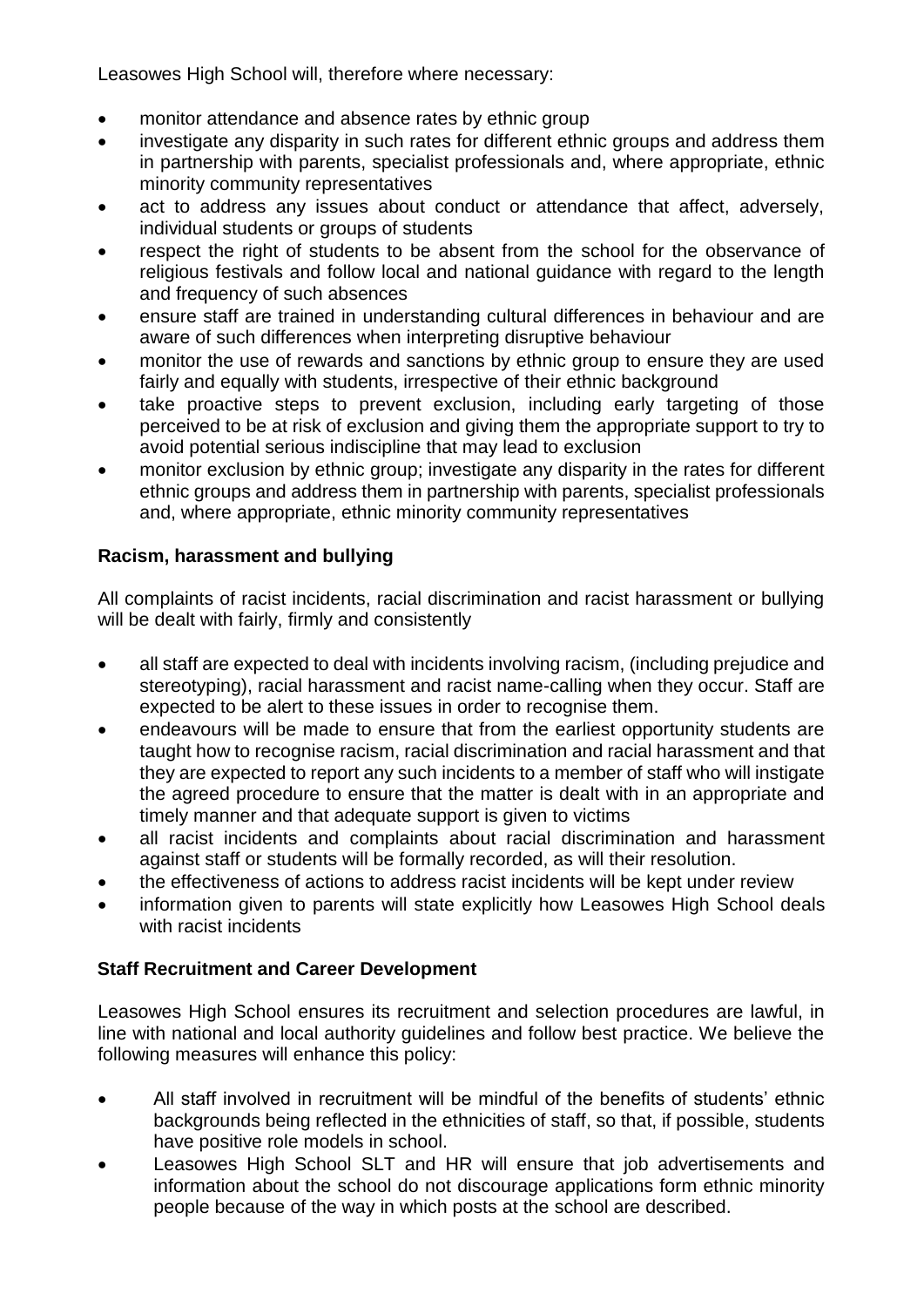• Staff with responsibility for training and professional development will monitor that ethnic minority staff have equal access and involvement in training and development opportunities.

#### **Communications**

Leasowes High School will endeavour to communicate this policy to the local community and in particular to those already involved with the school. It is expected that this policy will become part of the school ethos and that anyone who feels that they are suffering or witnessing racism, racial harassment or racial discrimination will gain courage and confidence to raise the matter with school staff. To reinforce this:

- Leasowes High School procedures for dealing with racism, racial harassment and abuse will be conveyed clearly in staff training, briefings and the staff induction handbook.
- Students will be informed of the procedure through the pastoral support system where necessary.
- Leasowes High School's stance on race equality will be stated in information for job applicants and other publications as appropriate.
- This policy will be made available to anyone who requests it.
- Staff within the school will help ethnic minority parents/carers and parents/carers of ethnic minority children play an active part in helping to raise their child's performance.
- Leasowes High School will endeavour to make sure that parents/carers who are not fluent in the English language have access to parental information sent out by the school.

#### **Roles and Responsibilities**

Promoting race equality and challenging racism is a collective responsibility that cannot be left to a small number of concerned staff. As more staff show and encourage multicultural and inter-racial understanding and appreciation, are prepared always to intervene when racist remarks, discrimination or harassment occur, race equality will become more embedded in the school ethos. This will have benefits for everyone, but especially for all our students who are growing up to take their place in a multicultural, multi-ethnic society. All concerns raised should be reported using the Conduct Policy and online Safeguarding monitoring (CPOMS).

#### **Policy Breaches**

Through this policy it is expected that all students and staff will play their part in creating a positive atmosphere of mutual respect understanding and cooperation between people from different ethnic groups. This is because everyone has a right to dignity within Leasowes High School and freedom from discrimination, abuse, harassment, prejudice or stereotyping. Racist behaviour makes people feel distressed and uncomfortable in themselves. It is important to note that it is not the victim alone who might judge an action or remark to be racist. If witnesses believe, with good cause, that a racist action or remark has occurred, they have an equal right to report the incident as they should not have to work or learn in an environment where racism is not tackled.

Where students are perpetrators, they will be subject to the school disciplinary procedures, the extent of the sanctions will depend on the severity and persistence of the racist behaviour. Serious offences may result in exclusion. Perpetrators may be required to work through tasks that will help them to consider the impact of their actions to help